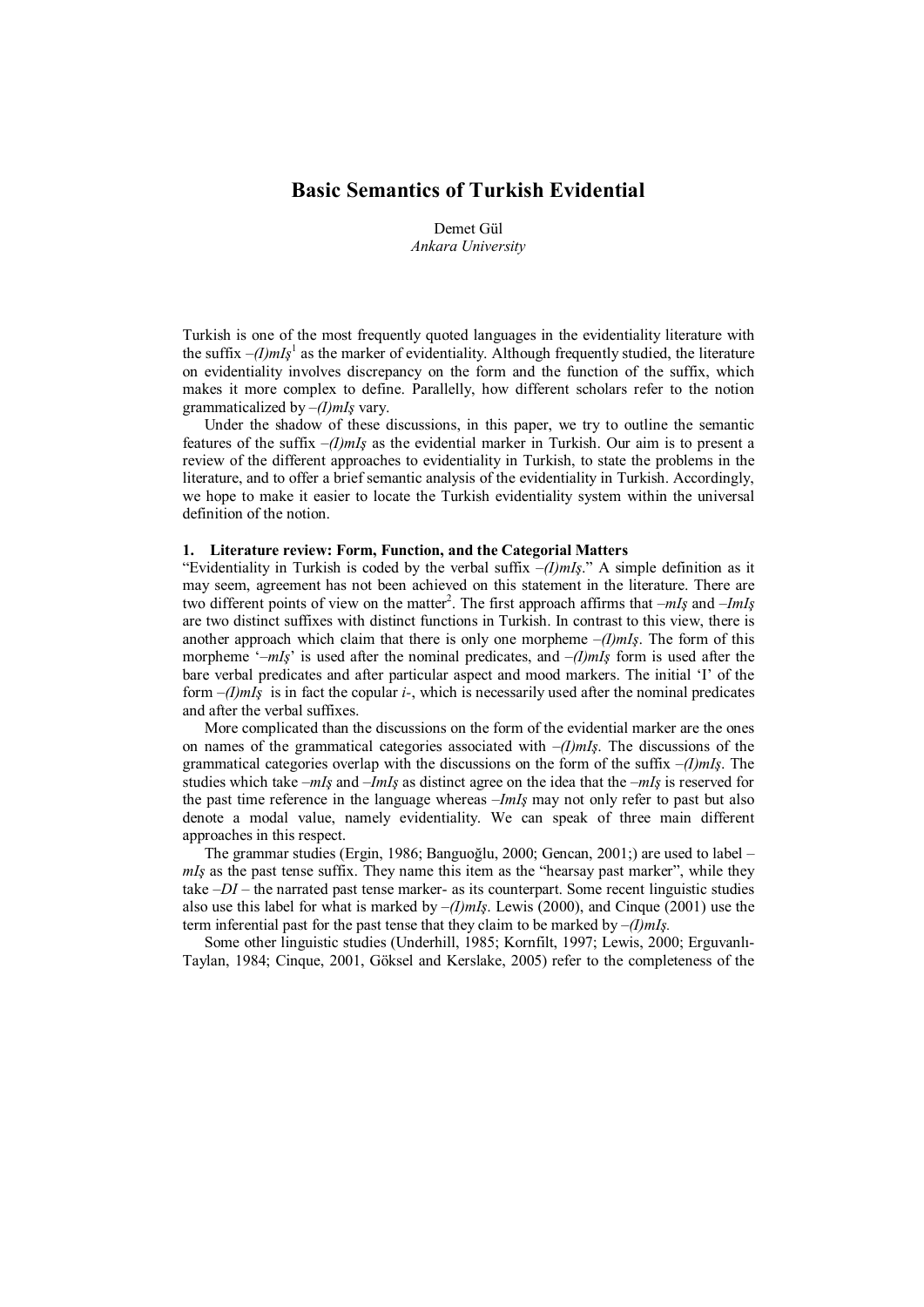event as perfectivity, and name  $-mI<sub>S</sub>$  as the perfective marker of Turkish, in indexical relation with –DI, which is taken to be the other perfectivity marker. Johanson (1974, 2000, 2003) refers to the aspectual value, that he claims to be expressed by  $-mIs$ , as 'postterminal<sup>3</sup>. Briefly, we can say that this aspectual value is an advanced notion referring to completed events.

Other group of linguists, on the other hand, do not agree with the idea that  $-(I)$ mIs is a tense and/or an aspect marker (Yavaş, 1980; Sezer, 1990; Zeyrek, 1990; Uzun, 1998, 2004). They specifically refer to the indirect evidence types of inference and hearsay (or reported, quotative) by the term evidentiality.

Johanson (2000) intentionally avoids using the term evidentiality depending on the "perceptive" (as he labels) uses of these items  $(e.g. (6), (7), (8))$ . He claims that evidentiality blockades the possibility that the speaker perceives the evidence. That is why, he considers it a necessity to define what is coded by- $mI<sub>S</sub>/-ImI<sub>S</sub>$  as indirectivity<sup>4</sup>.

Within the above picture, we uphold the approach which takes  $-(I)$ mIş as the single marker of evidentiality. If  $-(I)$ mI<sub>s</sub> were a past tense/completeness marker, then it should have been impossible to use in utterances similar to (1). That is why, we keep to the idea that initial 'I' is the copula, and the only related category to the use of the suffix is evidentiality.

| $(1)$ Simdi                                                                        | sen | anne-ymis-sin,      |                 | ben | de | kiz-in-mis-im. |                               |  |
|------------------------------------------------------------------------------------|-----|---------------------|-----------------|-----|----|----------------|-------------------------------|--|
| <b>Now</b>                                                                         | vou | mother-EVID-2SING I |                 |     | DE |                | daughter-2sINGPOSS-EVID-1sING |  |
| Beraber alisveris-e                                                                |     |                     | $c1k-m1s-1z$    |     |    | tamam          | $m1$ ?                        |  |
| Together shopping-DAT                                                              |     |                     | go out-EVID-1PL |     |    | okav           | <b>OUES</b>                   |  |
| Now, (supposedly) you are the mother, and I am your daughter. We have gone out for |     |                     |                 |     |    |                |                               |  |
| shopping/ we are out for shopping, okay?                                           |     |                     |                 |     |    |                |                               |  |

That  $-(I)$ mI<sub>s</sub> frequently refers to perfective events does not require it to be an aspect marker. The relation is due to the notion of evidentiality. To give permission, be willing, or having the necessity to act in a proper way, notionally, imply that the event has not taken place yet. With the driving vision to the analysis of  $-mI<sub>s</sub>$  as perfective,  $-Abil$ ,  $-(s)A$  or – mAlI should have been defined as future tense markers and/or non-perfective aspect markers. Sezer (1990) clearly states that the perfective meaning added to the sentence is a side meaning implied by evidentiality, not a function of  $-(I)$ mIs by itself. Similar claims have been confirmed by different analysis of various languages (Aikhenvald, 2005; Izvorski, 1997).

Throughout the study, we are going to anayze  $-(I)$ mIş I in terms of evidence values that it conveys. The reason why we focus on the semantic analysis of evidentiality is that literature on the semantics of Turkish evidential is remains limited. That is because, most of the named studies in literature (Underhil, 1985; Lewis, 2000; Göksel and Kerslake, 2005; Erguvanlı Taylan, 1994, 2001; Kornfilt, 1997) deal with  $-(I)$ mIs as a part of the grammar. Their priority is not to analyze the particle specifically in semantic terms. Moreover, the questions concerning which evidential values are marked by  $-(I)$ mI<sub>s</sub>, what differences should be highlighted between these values, and how come it is possible for evidential statements to have ironic, scorn or surprise denotations are not answered in every respect.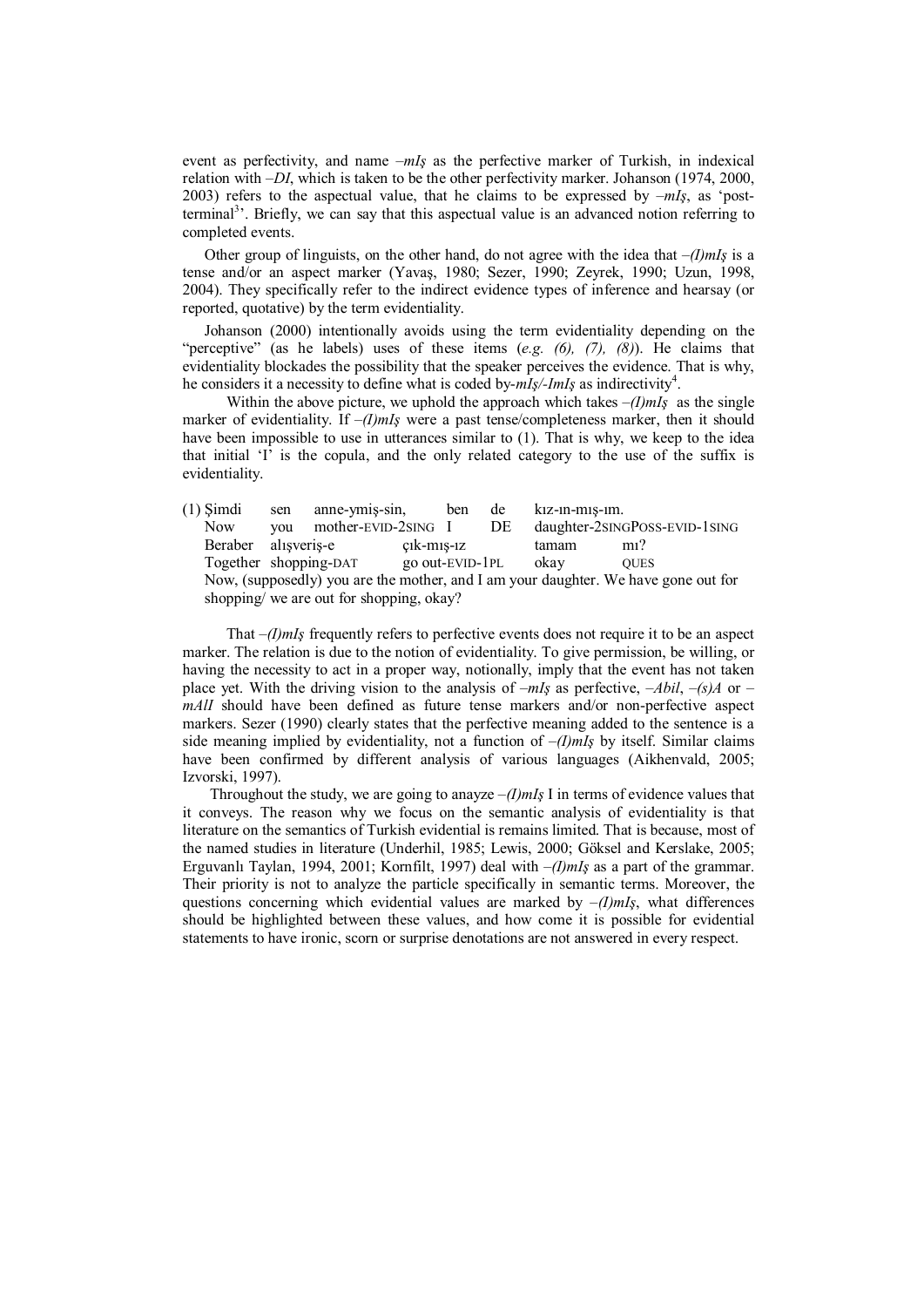Semantic classification of the morpheme should be presented in terms of universal notions associated with the category of evidentiality. We claim that such a classification supported by a broad semantic analysis may be of grand use. That is why; we present the semantic classification of evidentiality by Plungian (2001) as presented in the next section.

## 2. Semantic Analysis: Evidential Values

It is important for us to specify here what we understand of the concept of evidentiality. Here, we base our definition and classification of evidential values on Plungian's (2001) proposal. What makes us chose Plungian's typological study over others is that, he not only openly puts forward the sub-distinction among the indirect evidence values, but also offers such a universal system that the distinction between the personal evidence and impersonal evidence types are fully detached. As will be presented in the following, the distinctions propose highly efficient explanations.

The classification of evidential values of Plungian (2001) are presented as in Figure 1.

### Figure 1. The classification of evidential values (Plungian, 2001: 353)

|        | Direct |                     |           |                          |  |
|--------|--------|---------------------|-----------|--------------------------|--|
|        |        |                     |           |                          |  |
| Visual |        | Non-visual          | Inference | Reasoning                |  |
|        |        |                     |           |                          |  |
|        |        | Sensoric Endophoric |           | Synchronic Retrospective |  |

The quotative is not present in the above figure. Plungian asserts quotatives as distinct from the indirect evidence types here, because of the fact that "speaker is directly separated from the situation by the barrier of another observer". That is why he adds another type of indirect evidence to the classification where quotative is placed under the indirect evidence as the only evidence type that is not personal. This adopted schema is shown in Figure 2.

| Figure 2. | Different types of evidential oppositions (Plungian, 2001: 353) |  |  |  |  |
|-----------|-----------------------------------------------------------------|--|--|--|--|
|-----------|-----------------------------------------------------------------|--|--|--|--|

|                   | Indirect evidence                                         |                                           |  |  |  |
|-------------------|-----------------------------------------------------------|-------------------------------------------|--|--|--|
| Direct evidence   | Reflected evidence<br>(=Inferentials and<br>Presumptives) | <b>Mediated evidence</b><br>(=Quotatives) |  |  |  |
| Personal evidence |                                                           |                                           |  |  |  |

The notions named in Figure 2 are paraphrased by Plungian as follows (2001: 354):

"A. Direct evidence (including direct access to P)

Visual: 'P, and I see/saw P.' Sensoric: 'P, and I perceive(d) P' [P may be heard, smelled, tasted, etc.]. Endophoric: 'P, and I feel(felt) P' [P is the speaker's inner state] B. Reflected evidence (including direct access to some situation Q related to P) Synchronous inference: 'P, because I can observe some signs of P'  $[$ **P** at  $T_0$  $]$ Retrospective inference: 'P, because I can observe some traces of P' [P before T<sub>0</sub>] Reasoning: 'P, because I know Q, and I know that Q entails P'

C. Mediated evidence (including neither direct nor reflected access to P) Quotative: 'P, because I was told that P' "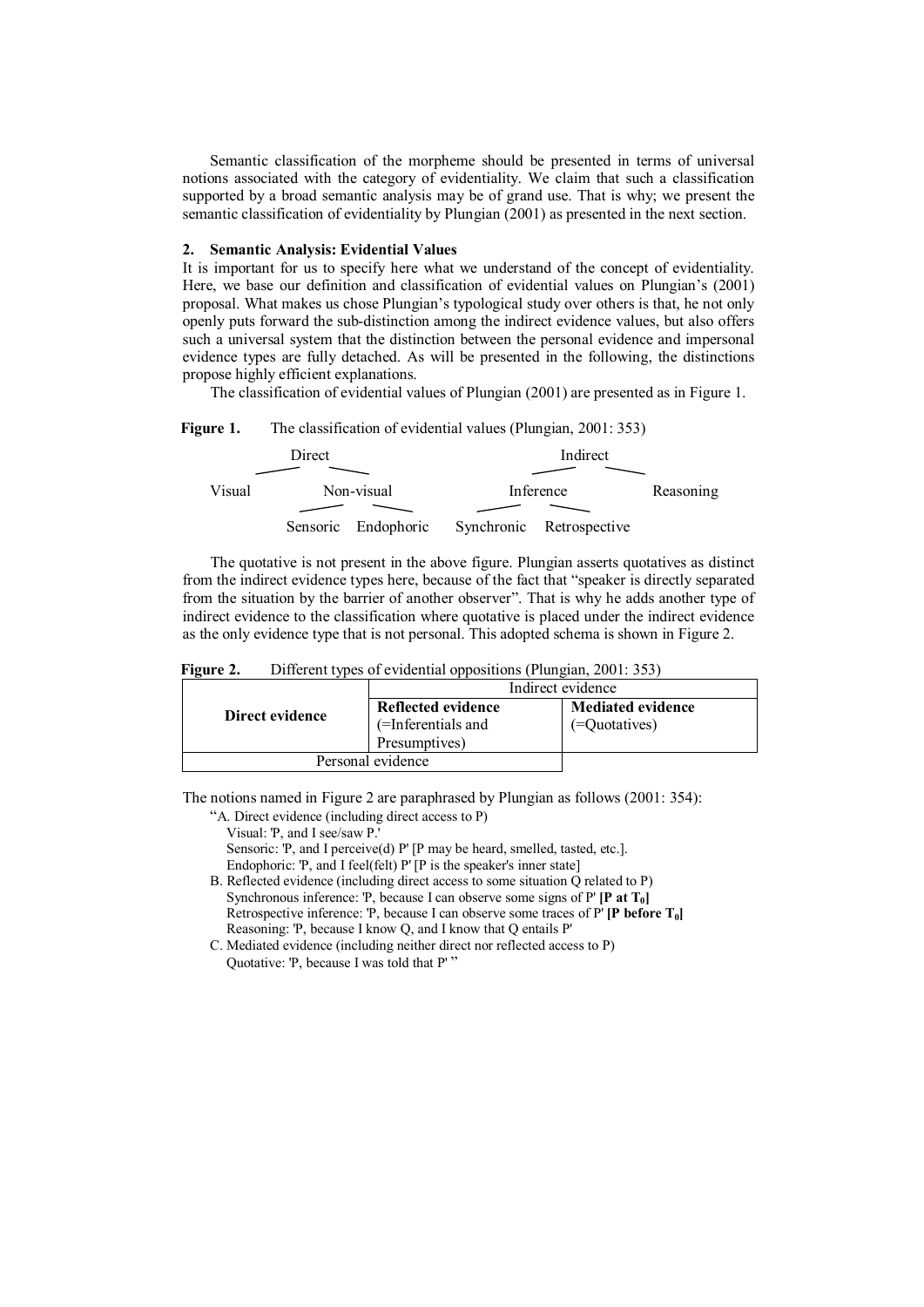The paraphrases noted by Plungian supply an efficient tool to distinguish between somewhat fuzzy sub-categories of evidentiality. The paraphrases above make it clear what kind of a relation holds between the evidence and evident situation. The synchronous evidence value is akin to the relation of signifier-signified. Retrospective evidence implies a cause-effect relation (P occurs and leaves traces. By analyzing these traces we infer that P.) Reasoning holds entailment relation between what speakers know (Q) and evident situation P. Note that the entailment is not a conceptual term for the inner structure of the described event. Rather, it holds between the personal knowledge of the speaker and the evident situation. The synchronous and retrospective evidence are based on what is obvious (observed) by the speaker. That is such evidence belongs to the real world situations, whereas reasoning is attached to speaker's knowledge. In this manner, we may conclude that reasoning seems more subjective than the synchronous or retrospective evidence. Mediated evidence on the other hand involves the quotative, hearsay and third-hand information. We consider any information gathered via another conscious mind as mediated, including the written forms as well as spoken. That is, when one reads the newspaper and shares the information in an evidential sentence, his utterance codes mediated evidence.

Possible extensions that go with  $-(I)$ mIş are shown in (2)-(5). The extensions in (2), exemplifies mediated evidence where the speaker uses what has been told by a unique speaker (quotative) or by (an) anonymous speaker(s) (third-hand, hearsay). Sentence (2), on the other hand, exemplifies the synchronous type of evidence. The evidence speaker uses observable at the time of utterance (p at  $T_0$ ). Different from (3), the evidence observed by the speaker is a trace of the evidentially marked situation. Because of this, (4) denotes retrospective evidence. (5) exemplifies reasoning type of reflected evidence. The adverbial 'demek ki (then)' clarifies the relation between the two segments. Without this example will be ambiguous between the mediated evidence reading and the reasoning reading.<sup>5</sup>

| (2) Ali                                                                                                                                                                  |                      |  |  |  |  |                                                                  |                                                                     |  | git-miş-Ø. Anne-si söyle-di-Ø/ Öyle di-yor-lar./ |  |
|--------------------------------------------------------------------------------------------------------------------------------------------------------------------------|----------------------|--|--|--|--|------------------------------------------------------------------|---------------------------------------------------------------------|--|--------------------------------------------------|--|
| de-n-iyor- Ø. (Mediated-quotative hearsay-third-hand)<br>Öyle                                                                                                            |                      |  |  |  |  |                                                                  |                                                                     |  |                                                  |  |
| Ali                                                                                                                                                                      |                      |  |  |  |  | go-EVID-3SING. Mother-3SINGPOSS say-PERF-3SING/ So say-PROG-3PL/ |                                                                     |  |                                                  |  |
| So and the Soliday of the Soliday of the Soliday of the Soliday of the Soliday of the Soliday of the Soliday o                                                           | tell-pass-prog-3sing |  |  |  |  |                                                                  |                                                                     |  |                                                  |  |
|                                                                                                                                                                          |                      |  |  |  |  |                                                                  | Ali has gone away! My mother says so./ They say so./ It is said so. |  |                                                  |  |
| $(3)$ Ne de çok elbise-m var-mış- $\varnothing$ ! (Syncrhonous)<br>What DE many dress-1sing Poss exist-EVID- $\varnothing$<br>So many dresses I have got!                |                      |  |  |  |  |                                                                  |                                                                     |  |                                                  |  |
| (4) Yer-ler <i>ıslak-Ø</i> . Yağmur yağ-mış-Ø. (Retrospective)<br>Flor-PL wet-3sing. Rain fall-EVID-3sing<br>The flor is wet. It must have rained. (lit. It has rained.) |                      |  |  |  |  |                                                                  |                                                                     |  |                                                  |  |
| $(5)$ On February 2:                                                                                                                                                     |                      |  |  |  |  |                                                                  |                                                                     |  |                                                  |  |
|                                                                                                                                                                          |                      |  |  |  |  |                                                                  | 1 Şubat-ta Samsun'-a dön-eceğ-iz de-miş-ti-.                        |  | Demek ki,                                        |  |
|                                                                                                                                                                          |                      |  |  |  |  |                                                                  | 1 February-LOC Samsun-DAT turn-FUT-1PL say-EVID-PERF.               |  | Then,                                            |  |
| PRO<br>dön-müş-ler-. (Reasoning)<br>dün                                                                                                                                  |                      |  |  |  |  |                                                                  |                                                                     |  |                                                  |  |
| PRO yesterday turn-EVID-3PL                                                                                                                                              |                      |  |  |  |  |                                                                  |                                                                     |  |                                                  |  |
| She told me that they were planning to go back to Samsun on February 1. Then, they                                                                                       |                      |  |  |  |  |                                                                  |                                                                     |  |                                                  |  |
| <i>must have gone back yesterday.</i> (lit. They have gone back.)                                                                                                        |                      |  |  |  |  |                                                                  |                                                                     |  |                                                  |  |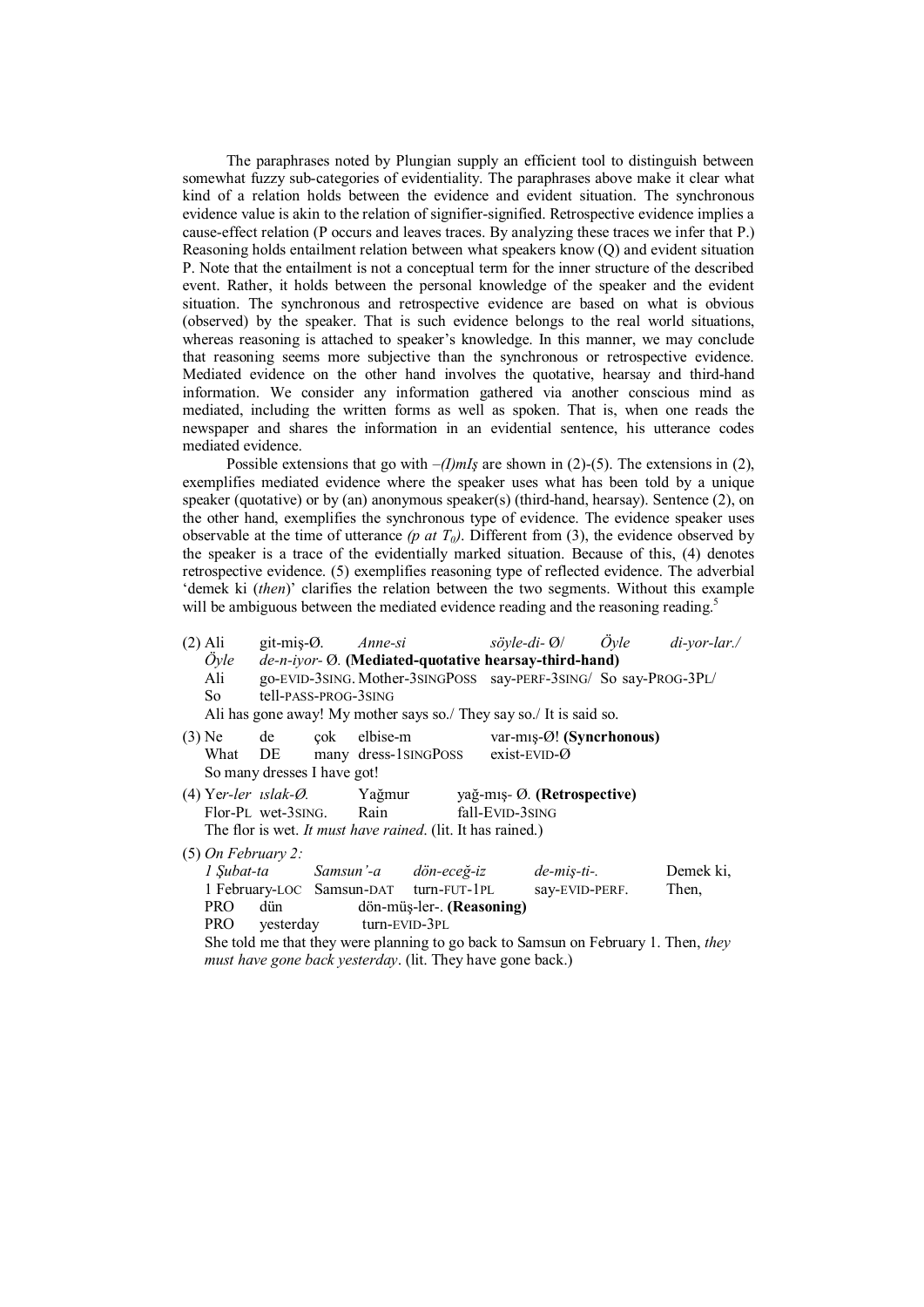In the following sub-sections  $(\S$  2.1, 2.2, 2.3), we are going to put forward how Turkish evidentiality fits with the classification.

### 2.1 Direct Evidence

Direct evidence is said to be coded by the perfective suffix  $-DI$ . Guided by this definition, generally tendency is to categorize  $-(I)$ mIs as in complementary distribution with  $-DI$ . Such an analysis also leads scholars to define  $-(I)$  mIs as the past tense or perfective marker. Far remote from these categorizations, Uzun (1998, 2004) offers an alternative verbal paradigm for Tukish<sup>6</sup>, Basing our definitions on the relevant picture drawn by Uzun, we evaluate– $(1)$ mIs as the evidential marker, and accept that its non-existence implies direct evidence whenever no other modal value is plausible. Turkish does not have a single direct evidence marker.

# 2.2 Reflected Evidence

Reflected evidence is of three types: synchronous, retrospective evidence and reasoning. It to emphasize is that it involves evidence where the speaker has direct access to the evidence implied or presented. That is, it does not obstruct the possibility that speaker achieves the evidence situation through his senses. What speaker perceives is not the event expressed in the evidentially marked utterance. It is the evidence situation. This is to say that when the speaker perceives the result or sign of a situation, then he may use it as evidence for a particular event. Consequently, the reflected evidence belongs to the speakers own conscious, which makes it personal. The personal status of this kind of evidence makes it easier to distinguish it from the mediated evidence, which has the contrastive value as impersonal.

Definition of reflected evidence compels us to refine the term "indirective". Johanson labels (6)-(10) as such, depending on the reason that the speaker has direct access to the evidential event. However, the statement seems misguiding in that the speaker does not have direct access to the evident situation, but the evidence which makes the speaker infer it. In related examples, what is perceived by the speaker is a signal of the evident situation (as in synchronous  $(8)-(10)$ ), a result or end-state<sup>7</sup> of the event (as in retrospective (6)-(7)). (6) would not be acceptable with  $-l$ *mls* if, for example, speaker accompanies Ali for any interval during his motion. In such a case speaker has to use progressive -Iyor or perfective  $-DI$ . He can use  $-mI<sub>S</sub>$  when he sees Ali throughout the window at the garden, or getting out of his car etc. only due to the fact that he judges that Ali has finished the act of coming, and reached the end-point of his motion. Speaker of sentence (7) also indicates that he has not witnessed the exact moment when the clock has stopped. Suggest that the speaker is staring at the clock and at that very moment, the clock stops. Then, the only possible marker would be  $-DI^8$ .

- (6) Aaa! Bak! Ali gel-miş- Ø. (Johanson, 2000) (Retrospective) Oh! Look! Ali come-EVID-3SING Oh! Look, Ali has arrived/is here.
- (7) Saat-im dur-muş- Ø. (Johanson, 2000) (Retrospective) Watch-1SING POSS stop-EVID-3SING My watch does not work. /lit. My watch (must) have stopped.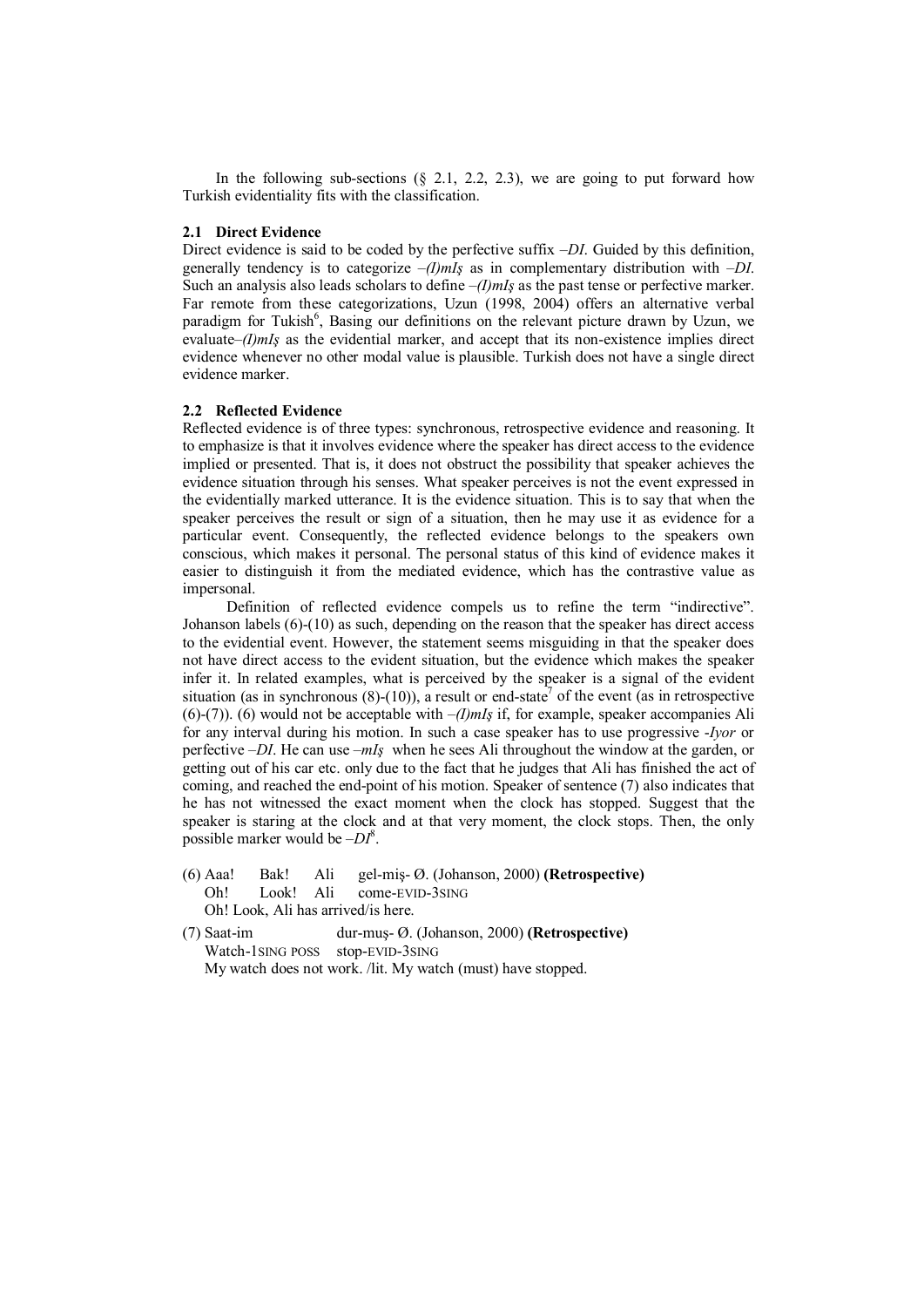Other examples of 'indirectives' are presented in (8)-(10). These utterances are similar to (6), (7) in that they imply that the speaker has not witnessed the situations become the way they are.

In the examples above, (6), (7), the situations used as evidence are over. However, this is not the only possibility. As synchronous evidence exemplified below, (8)-(10), allows the option that the evidence and evident situation are still available at the utterance time. Paraphrasing (8) as "I observe that you are grown up, then you are grown-up" fits well with the definition of synchronous utterance. Speaker's evidence to utter the evidential sentence is what he observes at the utterance time  $(T_0)$ . Note that three of the examples define a characteristic feature of the theme(s)/agent(s) of the sentences. That is why, although the speaker does not observe the duration of them to become the way they are, he uses what he observes at the utterance time as evidence to his statement. (8)-(10) present examples to 'indirectivity' according to Johanson (2000). Confirmed by the definition presented above, the fact that speaker observes the evident situation and the evidence itself is perfectly compatible with the definition of evidentiality. Thus, we regard defining a distinct category basing on such examples as puzzling.

- (8) Çok büyü-müş-sün. (Synchronous) Very grow up-EVID-2SING You are so grown up!
- (9) Kız-ınız çok iyi piyano çal-ıyor-muş- Ø. (Johanson, 2000: 83) (Syncronous) Daughter- very good piano play-PROG-EVID-3SING Your daughter is playing the piano very well.
- (10) Çorba çok güzel ol-muş- Ø. (Johanson, 2000: 83) (Synchronous) soup very beutiful be-EVID-3SING The soup is so delicious.

Göksel and Kerslake (2005: 356-7) classify Turkish evidential distinguishing between information based evidential statements, result based evidential statements, and expressions for newly discovered state of affairs. It is one of the most open classifications made for uses of  $-ImIs$ , still it does not distinguish among (11) and (12). Additionally, the third category that Göksel and Kerslake present does not seem to fit well with the first two. It seems more like a pragmatic feature that goes with the item, or is about the informational status of the sentence. Thus, the reader cannot clearly learn what the difference between (12) and (13) is. When someone notices that he has not taken his eyeglasses with him, it is also new information to him. Besides, although Göksel and Kerslake title (12) and (13) as similar, the evidence that speakers of these sentences use differs.

- (11) Ressam iki figür-ün ara-sı-nı boş bırak-mış-. Artist two figure-GEN space-2SINGPOSS empty leave-EVID-3SING (I can clearly see that) The painter left the space between the two figures empty.
- (12) Gözlüğ-üm-ü yan-ım-a al-ma-mış-ım. Eyeglasses-1SINGPOSS-ACC side-1SINGPOSS-ACC take-NEG-EVID-1SING-I (have just noticed that I) haven't taken my glasses with me.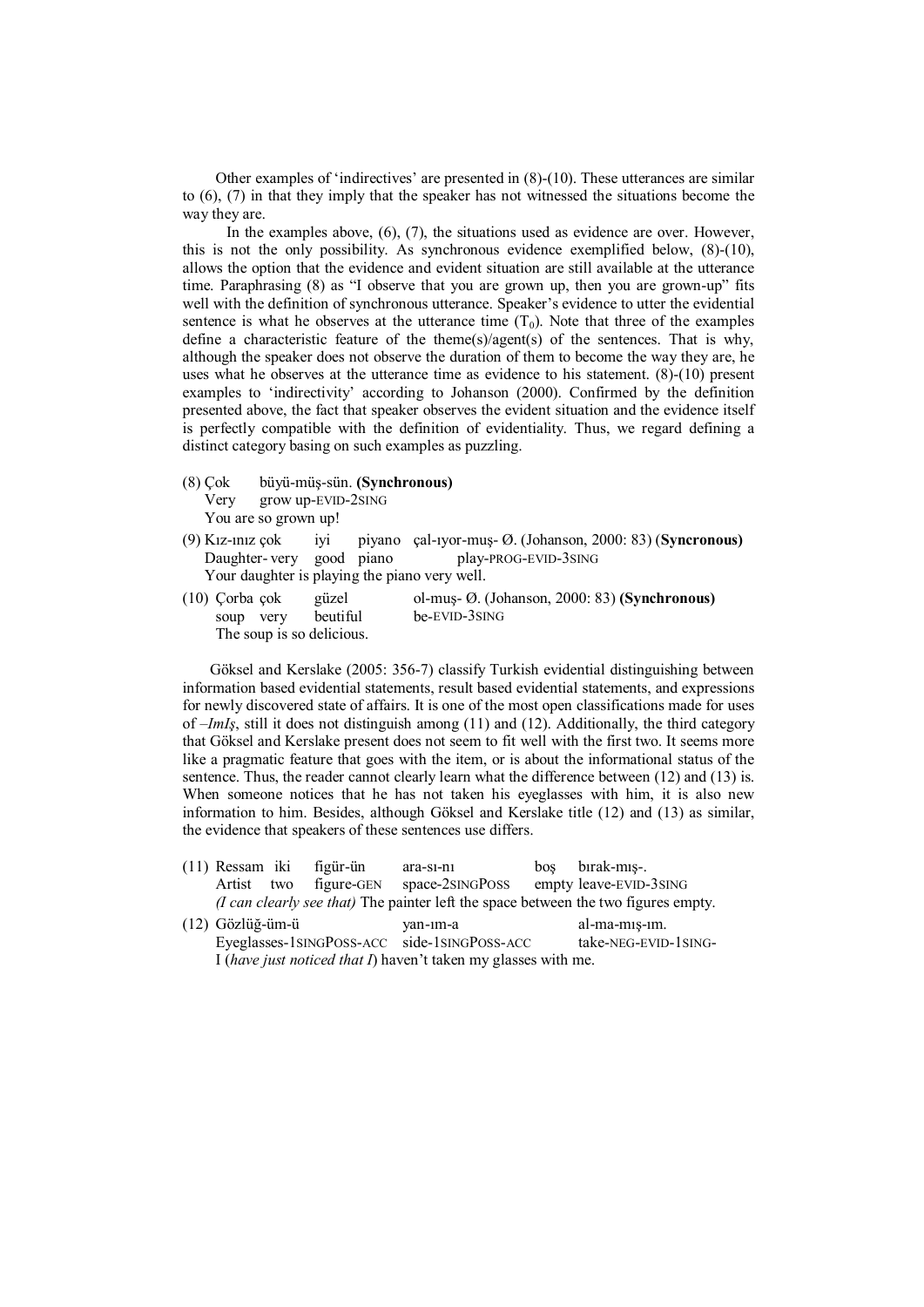(13) Aaa! Yiyecek hiçbirşey yok-muş-Ø. absent-EVID-3SING-Oh! (I notice that) There is no food left!

According to Plungian's classification, sentences (11) and (13) are similar to each other in that they both make use of synchronous evidence. The speaker makes use of the evidence that he observes at the utterance time. That is equal to the paraphrase "P, because I can observe some signs of P [P at  $T_0$ ]". The negation operator may make it difficult to consider such a relation; nevertheless, it exactly describes the correlation between the evidence and evident situations in referred examples. Speaker of (12), on the other hand, evaluates the present situation that he does not have his eyeglasses with him as an evident to the fact that he has not taken it, which can be paraphrased as "I haven't taken my eyeglasses because I observe p (p=that do not have them now)." The evidentially marked situation is before the utterance time. Then, the evidence relation is that of retrospective.

### 2.3 Mediated Evidence

Mediated evidence includes quotative, hearsay and third-hand knowledge available to the speaker. Classically, this kind of evidence is analyzed under the indirect evidence type without any particular notice (Willett, 1988). Plungian (2001) underlines the fact that quotative differs from the inference and reasoning as being impersonal. He states that there is a barrier (the producer of any written or spoken information) between the evidence and the evident situation. The barrier hinders utterances marked as such to imply commitment of the speaker. (14)-(18) are examples of mediated evidence. All of the examples are appropriate with the extensions of 'As X says/has written', 'As told', 'As it is said'.

- (14) Ayşe'-nin anne-si (dün) biraz rahatsız-mış-Ø. (Göksel & Kerslake, 356) Ayşe-GEN mother-POSS (yesterday) a little ill-EVID-3SİNG They say that Ayşe's mother is ill./ was ill yesterday.
- (15) Ali bu-nu bil-iyor-muş-Ø. (Johanson, 2000: 81) Ali this-ACC know-PROG-EVID-3SING

(I was told that/I learned that) Ali knew that beforehand.

Göksel and Kerslake denote the ambiguity of the examples parallel to (15): the sentence may refer to the past situation or a present one. Such sentences can be disambiguated within the context or addition of a relevant time adverbial. As for example (15), we chose the reported evidence extension in this section over a couple other accurate extensions.

The definition impersonal value implied by mediated evidence explains a number of issues on the semantic analysis of  $-(I)$ mIş. Remember that Yavaş labels the evidentiality as non-commitative mood. The explanation of Plungian clarifies the motivation underlying Yavaş's term.

Similarly, what has been mentioned in the literature as 'psychological distance' can be explained via the impersonal status of the quoted events (Aksu-Koç, 1988, 2001; Yavaş, 1980; Zeyrek, 1990; Göksel & Kerslake, 2005, Lewis, 1986; Kornfilt, 1997; Johanson, 2000). Aksu-Koç (2001) presents the detailed analysis of this pragmatic phenomena saying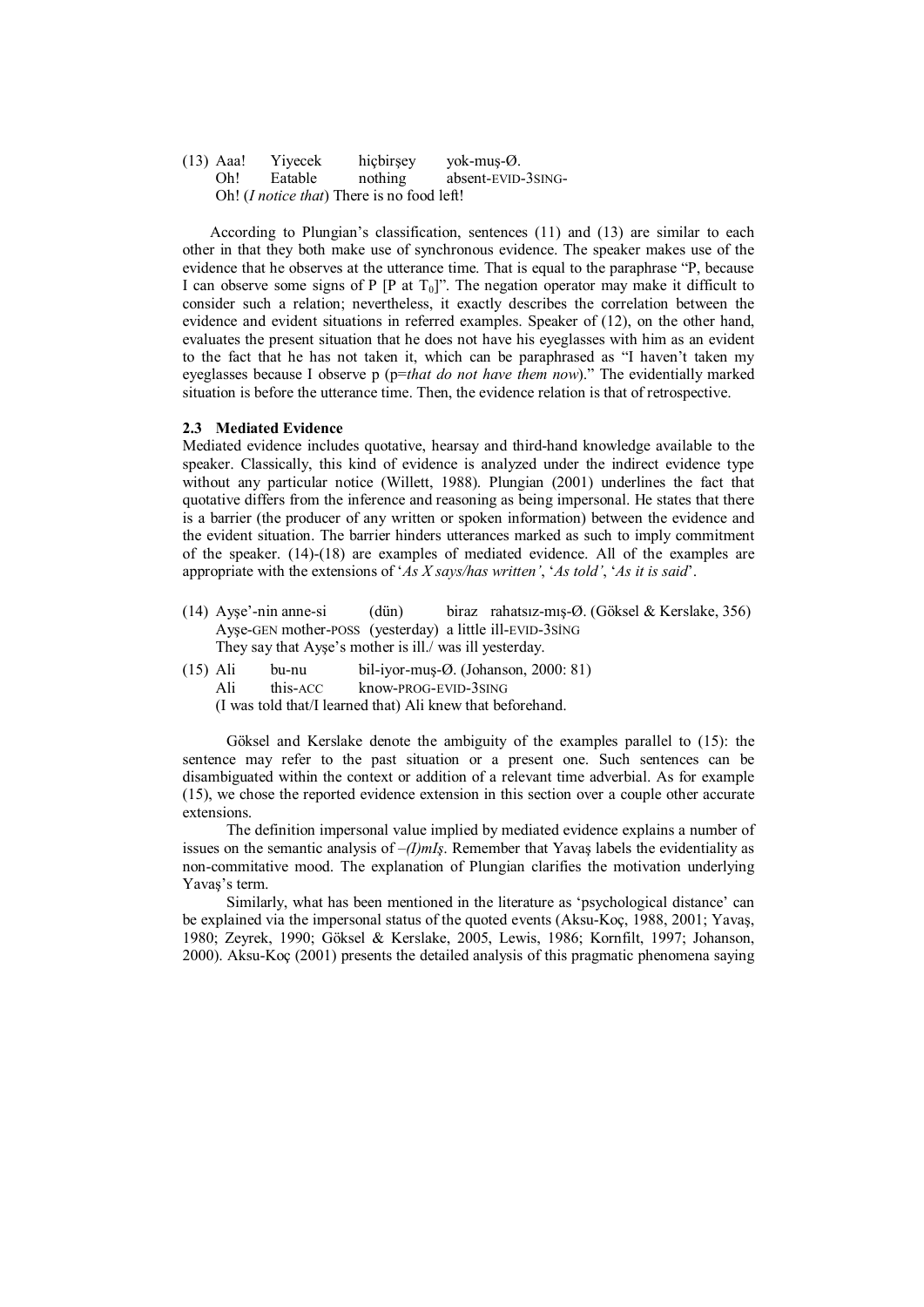that  $-(I)$ mI<sub>s</sub> does not only imply physical, but also psychological lack of a conscious mind. This is to say that speaker assumes a distance between himself and the event. Concept of psychological distance is not proper to be analyzed within the language world, but one that requires much of real world information. Thus, it is difficult to outline the notion or formalize it in the semantic structure of the language.

The irony or scorn extensions, which are said to go with evidential statements in Turkish, occur owing to the 'psychological distance'. In our terms, that is to say impersonal value of mediated evidence is the underlying reason why such a relation is said to hold between evidential morpheme and the named extensions. Denial of truth of the proposition leads ironic reading with the support of particular intonation patterns<sup>9</sup>. Plungian's classification is helpful with a semantic explanation to these uttered cases.

(16) Çok uyu-r-muş-um. (Yavaş, 1980) Very sleep-HAB-EVID-1SING I am said to sleep too much.

Further, Yavaş (1980) claims that  $-(I)$ mIs may make it possible for the speaker to "deny the truth of the proposition". In this section, we see that this statement only applies to the quotative uses. In fact, Yavaş affirms that quotatives are different from the reported speech in that they are acceptable with the extension of "but I do not believe". We propose that speaker can deny the truth of a proposition only if the evidence implied or presented is that of mediated evidence, not of reflected type. This is a claim to be verified by the addition of 'güya' (supposedly) to the quotative utterances. Since adverb 'güya' implies the speaker's denial of the truth of the proposition, it can only be acceptable with the quotatives. Reflected evidentials cannot remain as such if they happen to be underspecified by this adverb. They have to shift to mediated evidence value under that condition.

- (17) Zor sınav ver-ir-miş-im. (Yavaş, 1980) Difficult exam give-HAB-EVID-1SING I am said to give difficult exams.
- (18) Sözde inatçı-ymış-ım. (Göksel and Kerslake, 2005) supposedly stubborn-EVID-1SING Nomatter what they say, I am not stubborn./ Lit. They say I am stubborn.  $^{10}$

# 3. Concluding Remarks

The necessity of the classification of semantic implications marked by  $-(I)$ mIs has led the study presented here. Though having left the similar forms that may occur with the morpheme, the semantic analysis presented here solves a couple of problems.

First of all, the definition of retrospective evidence (i.e. p before  $T_0$ ) explicates how a situation at the time of utterance  $(T_0)$  can be used as evidence of a situation that is over. Retrospective value rationalizes the underlying reason for the so-called relation between perfectivity and evidentiality to be defined in the first place.

Secondly, it is clear with the analysis presented above that the evident situation is observed at  $T_0$  does not justify that there is a need to define a distinct category. Neither is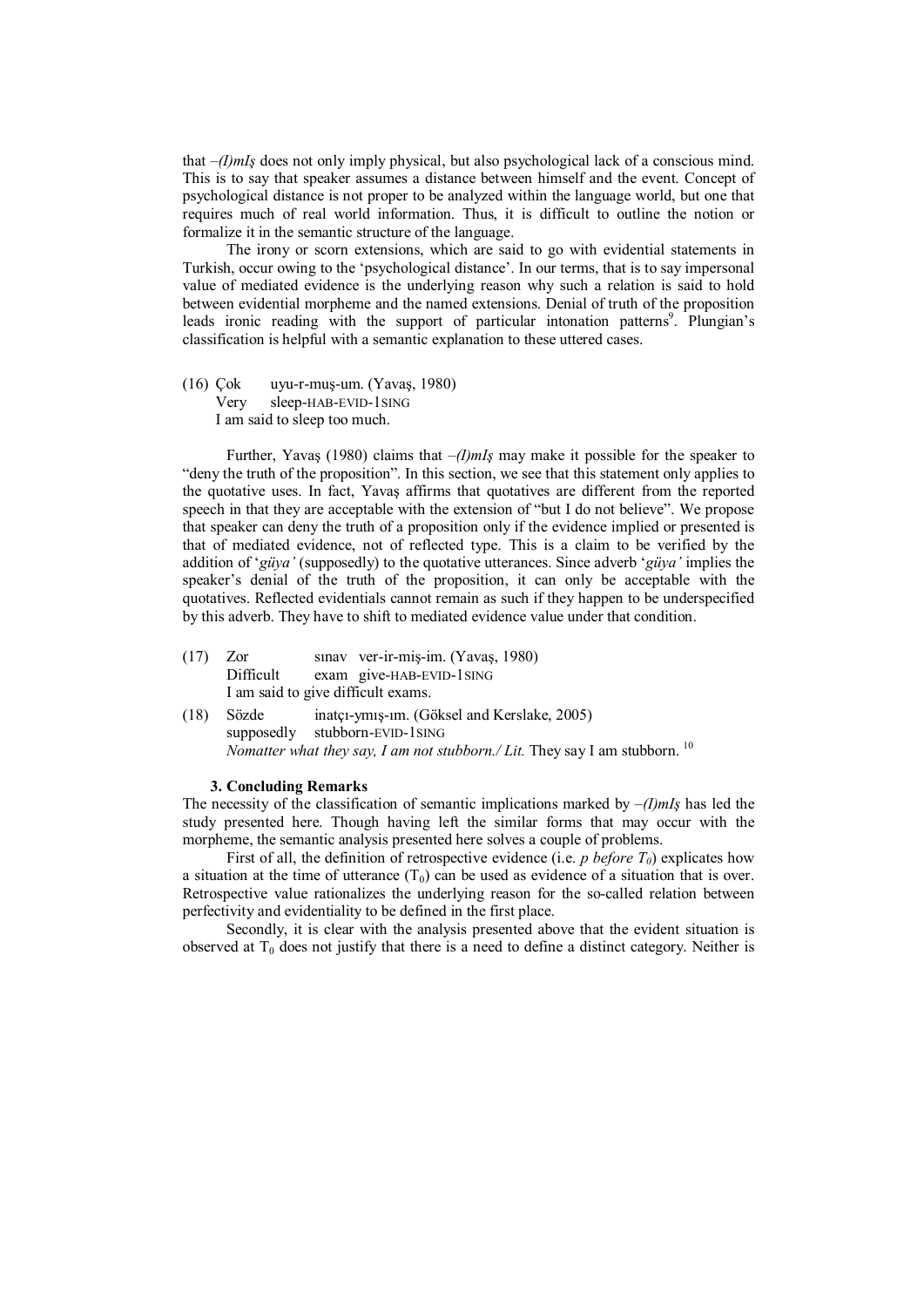there adequate reason to label the morpheme as aspect or tense marker depending on the cases where evident situation is observable before  $T_0$ .

Third, distinguishing between personal reflected and impersonal mediated evidence values designates the pragmatic extensions, such as irony or scorn readings, possible with evidential utterances. The opposing values of the two indirect evidence values are purified with addition of '*güya'* (supposedly) as an underspecification tool that which is only acceptable with the reading of an evidential utterance with the mediated evidence.

What should be included in the notion of evidentiality is, thus, any relation between the evidence and the evident situation, which may occur in synchronous or retrospective manner, should be defined under the category of evidentiality. It is clear throughout the study that, unless the nature of evidentiality itself is understood or classified properly, it is unavoidable to label Turkish  $-(I)$ mIs as a member of any other verbal category.

#### **REFERENCES**

Aikhenvald, A. Y. (2004). Evidentiality. New York: Oxford University Press.

- Aksu-Koç, A. 1988. The Acquisition of Aspect and Modality: The Case Of Past Reference in Turkish. (Cambridge Studies in Linguistics) Cambridge: Cambridge University Press.
- Banguoğlu, T. 2000. Türkçe'nin Grameri. Ankara: TDK
- Cinque, G. 2001. "A Note on Mood, Modality, Tense and Aspect Affixes in Turksh" In E. Erguvanlı Taylan (Ed.) Verb In Turkish, 45-59. Amsterdam: John Benjamins.
- Csato, E. E. 2000. Turkish mIş- and ImIş- items: Dimensions of a functional analysis. In L. Johanson ve B. Utas (haz.) Evidentials: Turkic, Iranian and neighbouring languages, 29-44. Berlin: Mouton de Gruyter.

Ergin, 1986. Türk Dili. İstanbul: Boğaziçi Press.

Erguvanlı, E. (1984). The function of word order in Turkish Grammar. California: University of California Press.

Erguvanlı Taylan, E. 2001. The Verb In Turkish, 45-59. Amsterdam: John Benjamins.

- Gencan, T.N. 2001. Dilbilgisi. Ankara:TDK.
- Göksel A. and Kerslake, C. 2005. Turkish: A Comprehensive Grammar. New York: Routledge.
- Johanson, L. 1996. Terminality operators and their hierarchical status. In Devriendt et al. (Eds.) Complex structures. A functionalist perspective, 229-258. Berlin: Mouton de Gruyter.
- Johanson, L. 2000. Turkic indirectives. In L. Johanson ve B. Utas (Eds.) Evidentials: Turkic, Iranian and neighbouring languages, 61-88. Berlin: Mouton de Gruyter.
- Johanson, L. 2003. Evidentiality in Turkic. In A. Y. Aikhenvald, R. M. V. Dixon (Eds.) Studies in Evidentiality, 273-290. USA: John Benjamins.
- Konfilt, J. 1997. Turkish. New York: Routledge
- Lewis, G. 2000. Turkish Grammar (Second Edition). Oxford: OUP
- Schaaik, G. Van. 2001. "Peripherastic Tense/Aspect/Mood". In E. Erguvanlı-Taylan (Eds.) The Verb in Turkish, 47-59. Amsterdam: John Benjamins.
- Schröeder, C. (2000) Between resultative, historical and inferential: non-finite -mIš froms. In Turkish. Turkish Evidentials. Turkic, Iranian and neighbouring languages. Berlin & New York: Mouton de Gruyter. 115-146.
- Sezer, A. (1990) A new approach to the conjugation of the Turkish verb. Current Issues in Turkic Linguistics.
- Undehill, R. 1985. Turkish Grammar. London: MIT Press.
- Uzun, N. E. 1998. Türkçede Görünüş/Kip/Zaman Üçlüsü. Dil Dergisi, 68. 5-22.
- Uzun, N. E. 2004 Dilbilgisinin temel kavramları: Dünya dillerinden örnekleriyle. İstanbul: Mehmet Ölmez Yayınları.
- Yavaş, F. 1980. On the meaning of the tense and aspect markers in Turkish. Basılmamış doktora tezi, Kansas Üniversitesi.